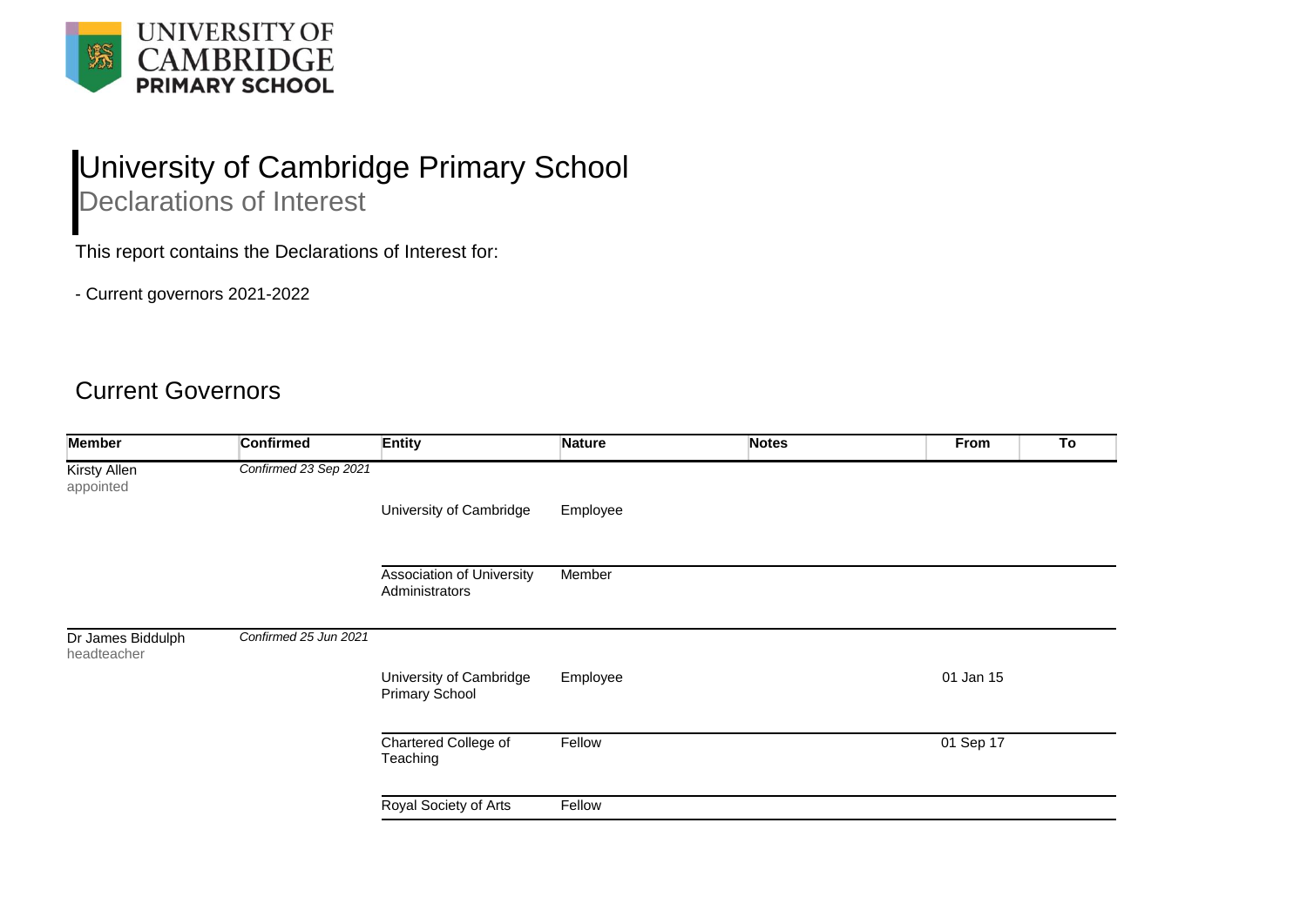

|                                                              |                                              | National Association of<br>Headteahers       | Member                |                                                                                              |           |
|--------------------------------------------------------------|----------------------------------------------|----------------------------------------------|-----------------------|----------------------------------------------------------------------------------------------|-----------|
|                                                              |                                              | <b>Avanti Schools Trust</b>                  | <b>Advisory Board</b> | I attend purely in an<br>advisory capacity with no<br>decision making powers or<br>influence | 01 Sep 20 |
| Penny Coltman<br>appointed                                   | Nothing to declare:<br>Confirmed 5 Oct 2021  |                                              |                       |                                                                                              |           |
| Mr Iain Hood<br>parent                                       | Confirmed 5 Oct 2021                         | National Network of Access Member<br>Centres |                       |                                                                                              |           |
| Mrs Samantha O'Byrne<br>parent                               | Nothing to declare:<br>Confirmed 29 Sep 2021 |                                              |                       |                                                                                              |           |
| Professor Susan Robertson Confirmed 5 Oct 2021<br>ex-officio |                                              | University of Cambridge                      | Employee              |                                                                                              |           |
|                                                              |                                              | University of Tsinghua,<br>China             | <b>Advisory Board</b> | <b>International Advisory</b><br>Board, Institute of Education<br>- 5 year appointment       | 27 Oct 19 |
| Ms Claire Vane<br>appointed                                  | Confirmed 6 Oct 2021                         | Integrated Resources Ltd                     | Director              |                                                                                              |           |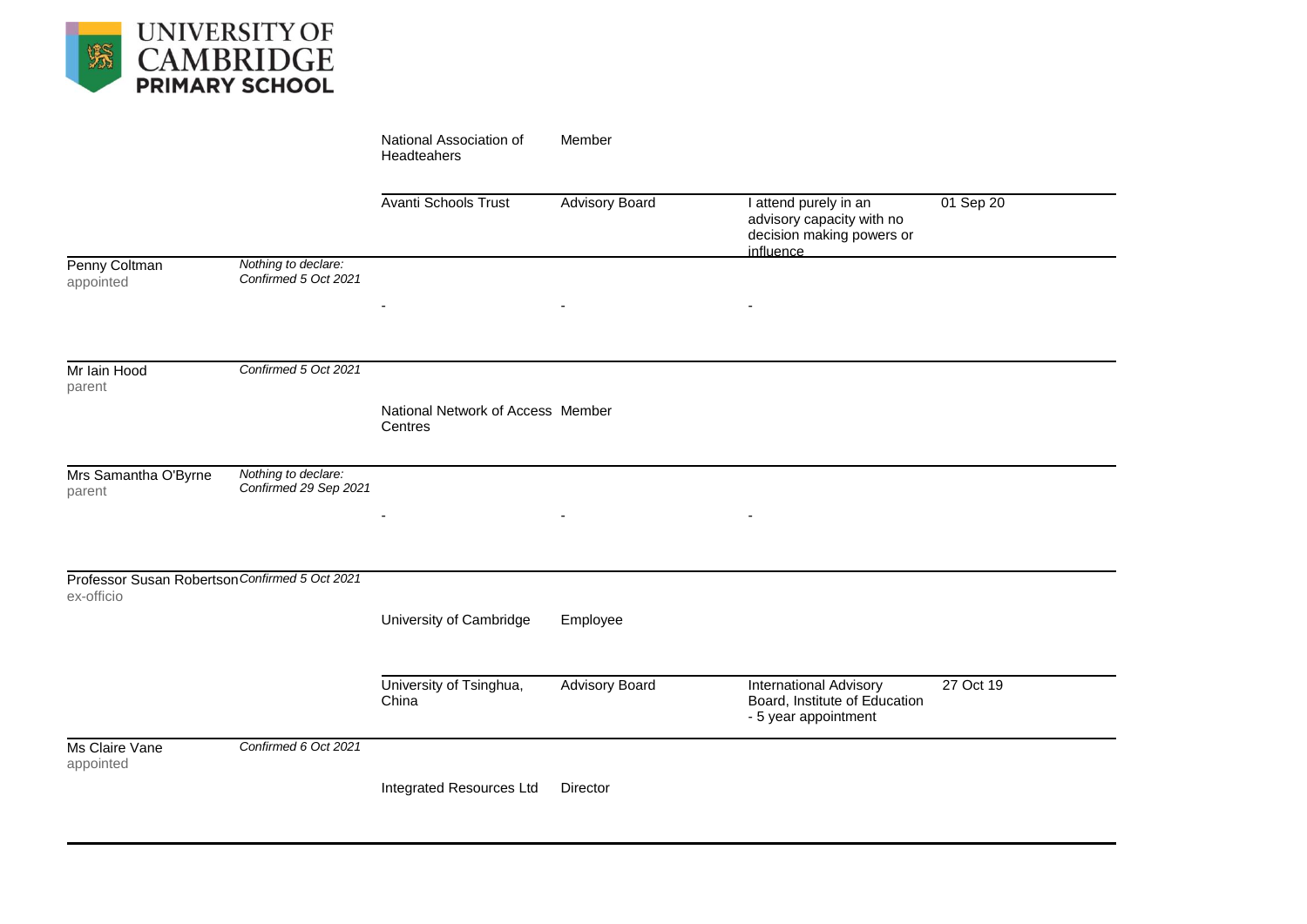

| <b>Dr Martin Vinnell</b>             | Confirmed 29 Sep 2021 |                                           |                                         |                       |           |
|--------------------------------------|-----------------------|-------------------------------------------|-----------------------------------------|-----------------------|-----------|
| appointed                            |                       |                                           |                                         |                       |           |
|                                      |                       | University of Cambridge                   | Employee                                |                       |           |
| Professor Graham Virgo<br>ex-officio | Confirmed 3 Sep 2021  |                                           |                                         |                       |           |
|                                      |                       | University of Cambridge                   | Employee                                |                       |           |
| Mrs Amy Weatherup<br>appointed       | Confirmed 3 Sep 2021  |                                           |                                         |                       |           |
|                                      |                       | University of Cambridge<br>Primary School | Trustee / Governor                      |                       | 22 Sep 14 |
|                                      |                       | <b>Birthlight Trust</b>                   | Trustee                                 | Chair since 24/1/2019 | 19 Nov 09 |
|                                      |                       | Audio Analytic Ltd.                       | Non-executive director &<br>shareholder |                       | 17 Nov 10 |
|                                      |                       | University of Cambridge                   | Consultant                              |                       | 01 Jul 05 |
|                                      |                       | CFG Flying Ltd.                           | Treasurer (spouse)                      |                       | 01 Jan 13 |
|                                      |                       | <b>Eastern Learning Alliance</b>          | Trustee                                 |                       | 10 Aug 21 |
| Laurence Weeks<br>co-opted           | Confirmed 5 Oct 2021  |                                           |                                         |                       |           |
|                                      |                       | <b>Birketts LLP</b>                       | Partner                                 |                       |           |